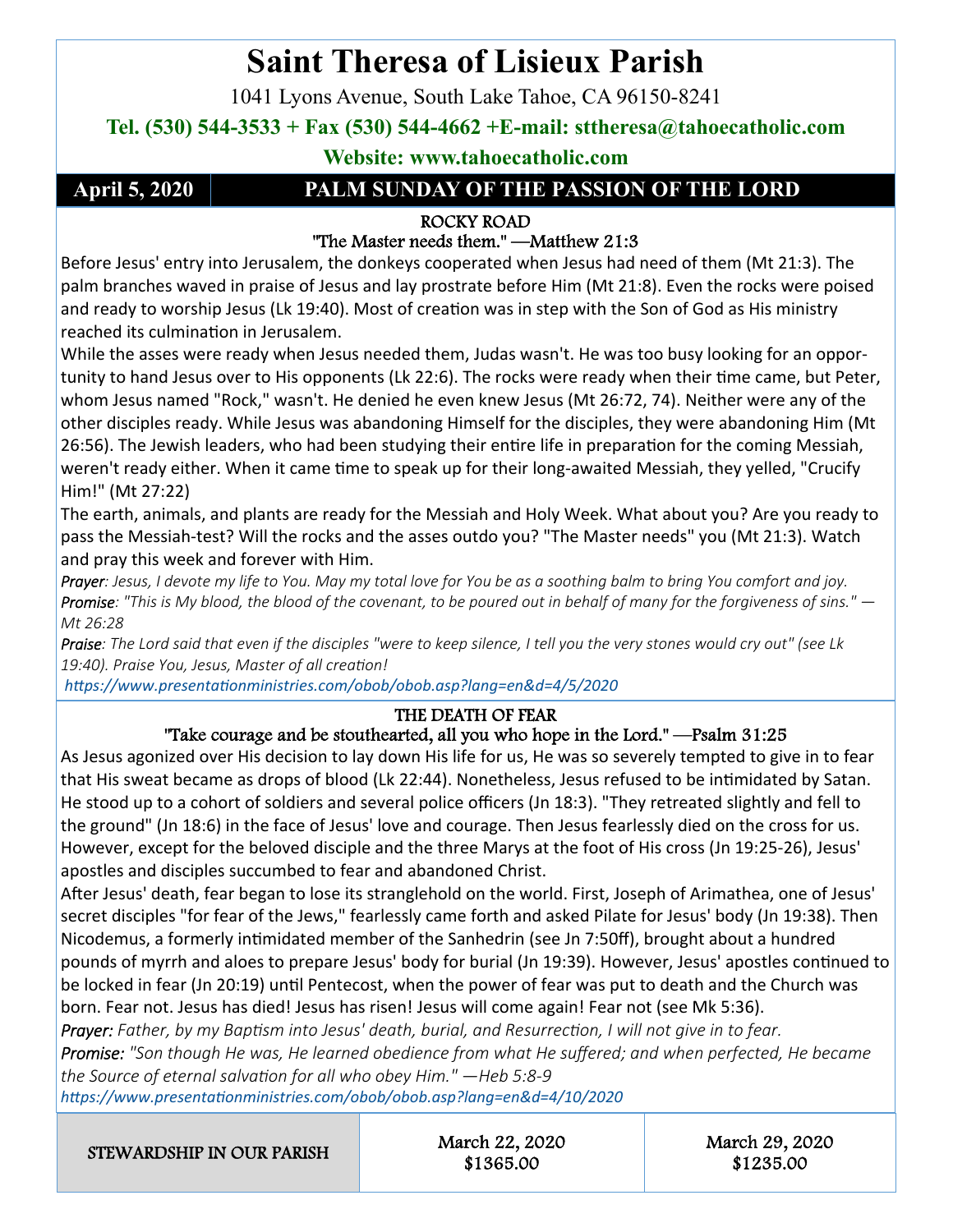#### THE POPE'S PRAYER INTENTIONS FOR 2020

https://www.popesprayer.va/wp-content/uploads/2019/02/THE-HOLY-FATHERS-PRAYER-INTENTIONS-2020-ENG2.pdf APRIL | Universal prayer intention - Freedom from Addiction

*We pray that those suffering from addiction may be helped and accompanied.* 

#### KNOW JESUS. NO FEAR.

"The Lord Jesus on the night in which He was betrayed took bread, and after He had given thanks, broke it and said, 'This is My body, which is for you. Do this in remembrance of Me.' " —1 Corinthians 11:23-24 I wrote this during a curfew. Because of racial violence, my city was under a curfew. Our Mass of the Last Supper had to be finished in 30-40 minutes so that parishioners could be home by the 8:00 PM curfew. Only a handful of people came to the Mass because most people were afraid to come. (The parish and pastor are near the center of the violence.)

On this day when we especially celebrate the Lord's gift to us of His Body and Blood (see 1 Cor 11:24-25), we should realize even more deeply that to know personally our Eucharistic Jesus means that no fear will rule our lives. The saying is absolutely true: "KNOW JESUS. NO FEAR." When we receive the Body and Blood of Jesus, we receive God, Who is Love (1 Jn 4:8, 16). We receive perfect Love, Who "casts out all fear" (1 Jn 4:18).

The Eucharist is the fulfillment of the Passover, when the Lord commanded His people to leave the slavery of fear (see Rm 8:15). After the first Eucharist, Jesus fearlessly died on the cross (see 1 Cor 11:26). The Eucharist is where the fearful become fearless by the transforming love of the Lord. KNOW JESUS. NO FEAR.

*Prayer: Father, You have sent me not a fearful spirit (2 Tm 1:7) but the Spirit of adoption (Rm 8:15). In this Spirit, make me fearless* 

*Promise: "How shall I make a return to the Lord for all the good He has done for Me? The cup of salvation I will take up, and I will call upon the name of the Lord." —Ps 116:12‐13* 

*Praise: "Sweet Sacrament, we Thee adore. O make us love Thee more and more. O make us love Thee more and more." hƩps://www.presentaƟonministries.com/obob/obob.asp?lang=en&d=4/9/2020* 

#### 2020 HOLY WEEK SCHEDULE  $\sim$  Masses are suspended temporarily.

All services will be STREAMED LIVE via our Facebook page~

https://www.facebook.com/tahoecatholic/live

or

https://www.tahoecatholic.com/holyweek2020

### PALM SUNDAY OF THE PASSION OF THE LORD (April 5)

10am (English) & 7pm (Spanish) Masses

### MONDAY – TUESDAY – WEDNESDAY (April 6-8)

8am (English) & 7pm (Spanish) Masses

HOLY THURSDAY (April 9) Mass of the Lord's Supper at 7pm

### GOOD FRIDAY (April 10)

The Lord's Passion Liturgy in English at 12noon The Lord's Passion Liturgy in Spanish at 7pm

### HOLY SATURDAY (APRIL 11)

Easter Vigil at 8:15pm Note: There are no Confessions at 4pm.

### EASTER SUNDAY (April 12)

10am Mass in English & 12noon in Spanish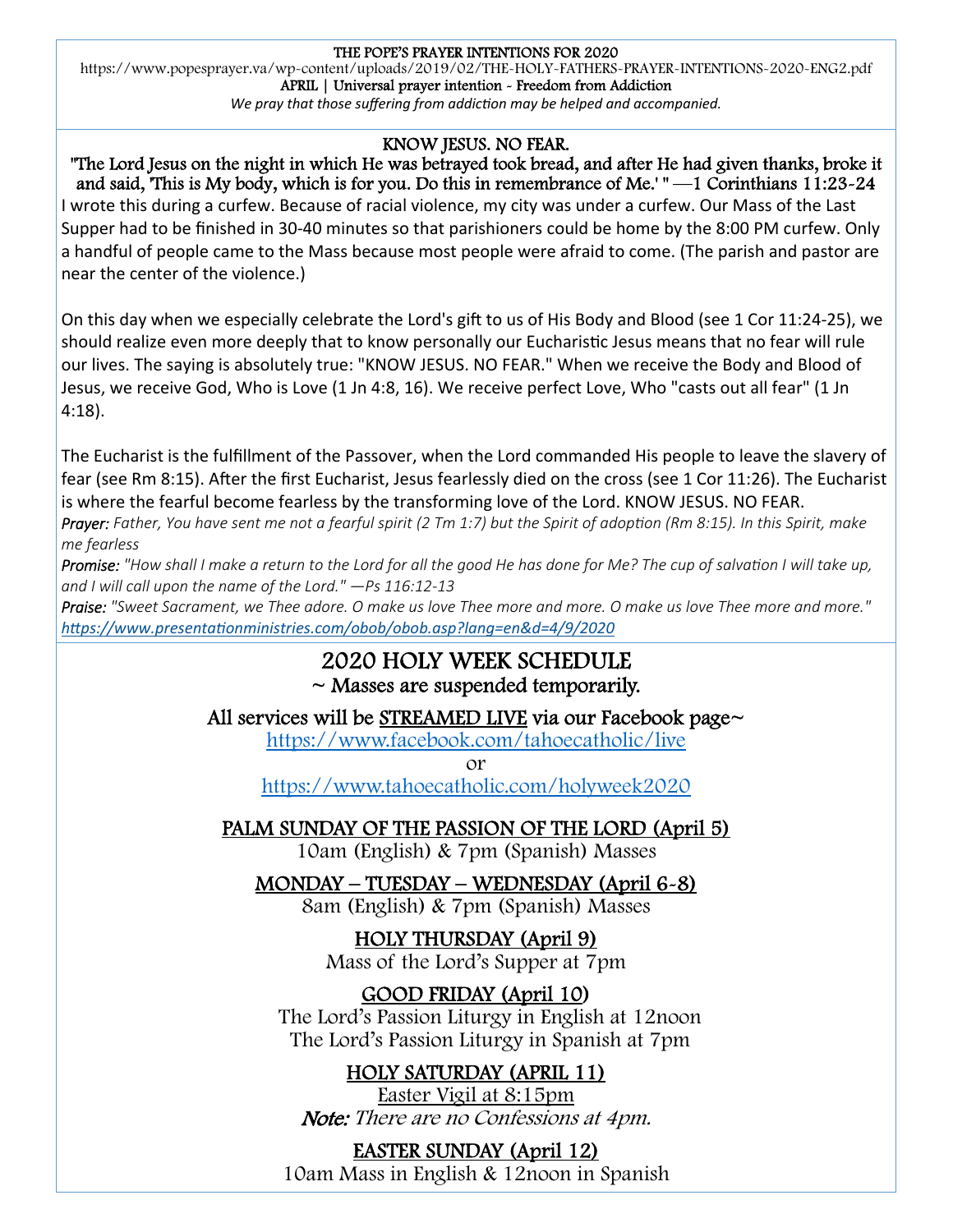# SAINT THERESA CATHOLIC CHURCH

Į

# 2020 HOLY WEEK SCHEDULE

 $\sim$  Masses are suspended temporarily. All services will be STREAMED LIVE via our Facebook page. ~

https://www.facebook.com/tahoecatholic/live or https://www.tahoecatholic.com/holyweek2020

# PALM SUNDAY OF THE PASSION OF THE LORD (April 5)

10am (English) & 7pm (Spanish) Masses

# MONDAY – TUESDAY – WEDNESDAY (April 6-8)

8am (English) & 7pm (Spanish) Masses

# HOLY THURSDAY (April 9)

Mass of the Lord's Supper at 7pm

# GOOD FRIDAY (April 10)

The Lord's Passion Liturgy in English at 12pm The Lord's Passion Liturgy in Spanish at 7pm

# HOLY SATURDAY (APRIL 11)

Easter Vigil at 8:15pm Note: There are no Confessions at 4pm.

# EASTER SUNDAY (April 12)

10am (English) 12pm (Spanish) Masses

www.tahoecatholic.com 1041 Lyons Avenue | South Lake Tahoe | CA | 96150 530.544.3533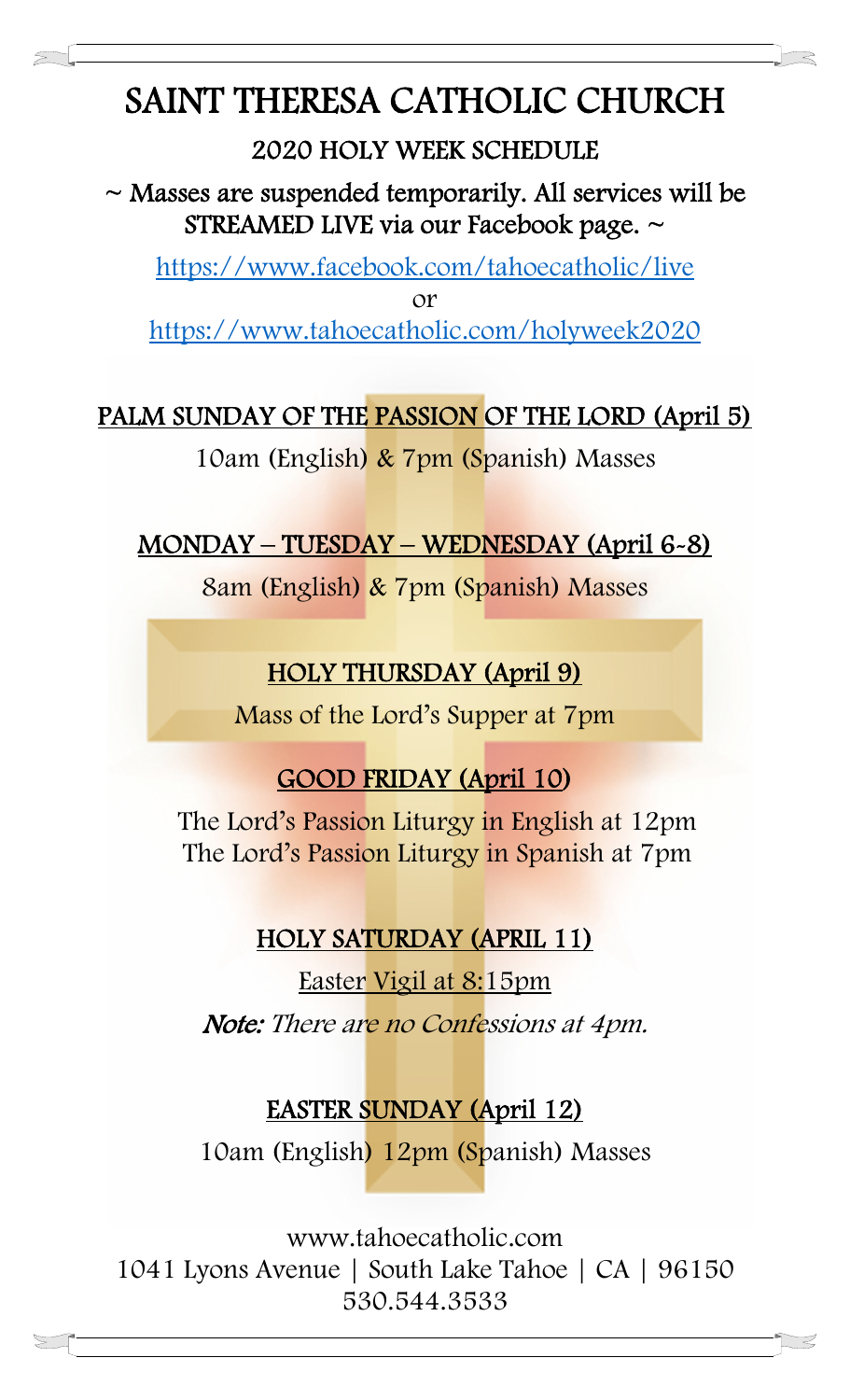# **Parroquia de Santa Theresa**

1041 Lyons Avenue, South Lake Tahoe, CA 96150-8241

**Tel: (530) 544-3533 + Fax (530) 544-4662 +sttheresa@tahoecatholic.com** 

#### **www.tahoecatholic.com**

#### **5 DE ABRIL DE 2020 | DOMINGO DE RAMOS "DE LA PASIÓN DEL SEÑOR"**

#### ¿QUÉ ES UN NO CONOCER A JESÚS?

#### "Pedro se puso a maldecir y a jurar que no conocía a ese hombre" (Mateo 26:74).

Pedro tenía el privilegio de conocer a Jesús de una manera más íntima, no concedida a los otros discípulos (ver Mt 16:17; Mt 14:29; Mat 17:1; Mc 5:37; Mt 26:37). Si alguien estaba en condiciones de conocer íntimamente a Jesús, ese era Pedro. Conocía a Jesús el Mesías, maestro, libertador, vencedor de la muerte y maestro de las multitudes. No obstante, el Viernes Santo, Pedro vio a un hombre delante de él atado, cautivo, burlado y silencioso ante Sus acusadores. Cuando le preguntaron sobre su asociación con este prisionero, Pedro respondió: "que no conocía a ese hombre" (Mt 26:74). Sin duda, estas palabras dichas por Pedro son de cobardía y rechazo. Sin embargo, existe una verdad profunda en la afirmación de Pedro: él no conocía a Jesús, el siervo sufriente, Que estaba delante de él.

Pablo tuvo el privilegio de ver a Jesús y conversar con Él (ver Hch 9:4-5; 18:9-10; 9:16; 2 Co 12:1-4). Pablo conoció a Jesús de una manera que pocos seres humanos experimentarán jamás. No obstante, Pablo dijo: "podré conocerlo a él" (Fil 3:10). Pablo se dio cuenta de que su vida humana no era lo suficiente para conocer completamente al Hombre-Dios.

A lo mejor tú te sientes como si conocieras personal e íntimamente a Jesús. Aun así, las lecturas del domingo de Ramos te desafían a mirar de nuevo a este Desconocido. Humilmente inclínate delante de Él durante la Semana Santa que viene, y pregúntale: "¿Realmente Te conozco?" Él te mirará (Lc 22:61), y tu vida con Él nunca volverá a ser la misma. *Oración: "Que el Dios de nuestro Señor Jesucristo, el Padre de la gloria, les conceda un espíritu de sabiduría y de revelación que les permita conocerlo verdaderamente" (Ef 1:17).* 

*Promesa: "Cada mañana, Él despierta mi oído para que yo escuche como un discípulo" (Is 50:4). Alabanza: "¡Hosanna al Hijo de David! ¡Bendito el que viene en nombre del Señor!" (Mt 21:9) hƩps://www.presentaƟonministries.com/obob/obob.asp?lang=es&d=4/9/2017* 

#### UNA VIDA DE AMOR EUCARÍSTICO

#### "Esto es mi Cuerpo, que se entrega por ustedes. Hagan esto en memoria mía" (1 Corintios 11:24).

Por medio de este libro, Un Solo Pan y Un Solo Cuerpo, nos motivamos a ir a misa y comulgar todos los días o tan a menudo como sea posible. Mediante estas enseñanzas sobre las lecturas eucarísticas diarias, esperamos guiarte no solo a ir a misa sino a vivir la misa en tu vida diaria. Queremos ayudar enviando al mundo millones de tabernáculos vivientes para que sean luz y sal (Mt 5:13-14), a impregnar incluso a nuestra cultura de la muerte con el Evangelio de Jesucristo (ver Catecismo, 899).

Por lo tanto, ubica la misa diaria "a la cabeza" de tu horario (ver Ex 12:2). Que sea tu prioridad. Incluso, si tú has sido traicionado (ver 1 Co 11:23) y pecado en contra, no dejes que el diablo te robe tu alegría, la Eucaristía. Por la gracia de Dios, perdona y reconcíliate (ver Mt 5:23-24). Cuando recibes el Cuerpo y la Sangre de Jesús, "ofrece tu cuerpo como una víctima viva, santa y agradable a Dios" (Rom 12:1). Haz cualquier sacrificio necesario para recibir al Jesús eucarístico, todos los días. Algunos cristianos por todo el mundo tienen el privilegio de ser incluso martirizados por su amor eucarístico. Por último, el culto a Jesús eucarístico en la adoración del Santísimo Sacramento y por el lavado de los pies de Jesús y sirviéndole (ver Jn 13:5) en "el más pequeño de mis hermanos" (Mt 25:40) en la comunidad cristiana.

*Oración: Padre, envía al Espíritu Santo para que me enseñe (Rom 8:26) a orar en la misa siempre (ver Lc 18:1). Promesa: "Este será para ustedes un día memorable y deberán solemnizarlo con una fiesta en honor del Señor. Lo celebrarán a lo largo de las generaciones como una insƟtución perpetua" (Ex 12:14).* 

*Alabanza: "Oh Sanơsimo Sacramento, Oh Sacramento divino, toda alabanza y acción de gracias que esté en cada momento Tuyo"* 

*hƩps://www.presentaƟonministries.com/obob/obob.asp?lang=es&d=4/13/2017* 

| <b>GRACIAS POR</b>     | 22 de marzo, 2020: | 29 de marzo, 2020: |
|------------------------|--------------------|--------------------|
| <b>SU GENEROSIDADI</b> | \$1365.00          | \$1235.00          |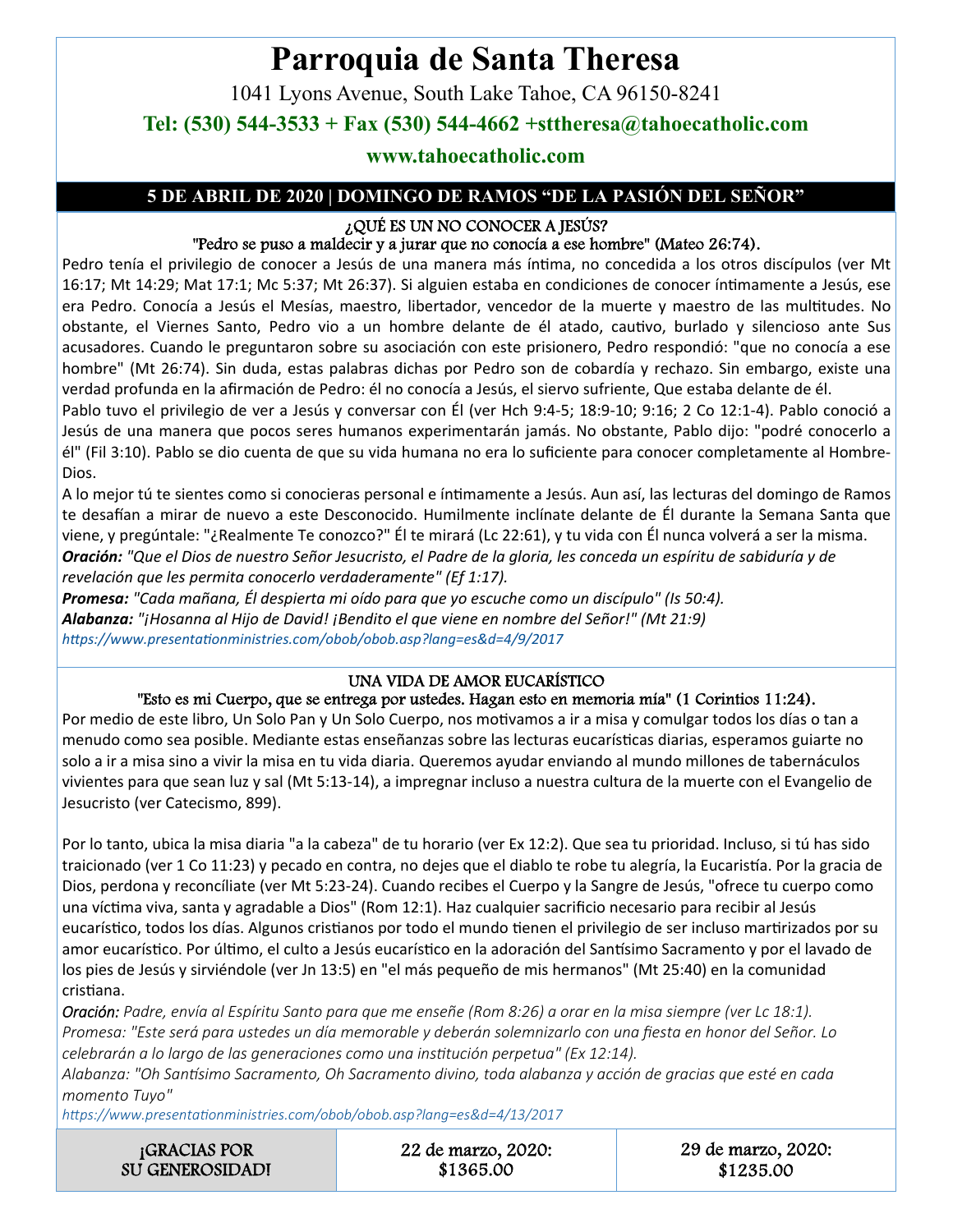### ÉL MURIÓ POR MI

### Él fue "golpeado por las rebeldías de Su pueblo" (Isaías 53:8).

Jesús murió por mis pecados, yo que me considero entre los peores de los pecadores (1 Tim 1:15). Él fue herido por mis delitos, molido por mis pecados (Is 53:5). A la vista de tal amor sacrificial y redentor, compromeƟdo y sin condiciones, a veces he reaccionado de forma egoísta y pecaminosamente hacia Aquel que dio su vida por mí, en vez de responder a Su amor incondicional con confianza y abandono en Él.

Sin embargo, Señor Jesús, en lugar de abandonarme cuando te di la espalda, me demostraste Tu amor al permitir que Tu rostro brillara ante mí y Tu amor me salvara (Sal 31:17). Jesús, murió por mí cuando todavía era un pecador (Romanos 5:8), antes de que me arrepintiera. Tú viniste a la tierra y Te compadeciste de mis debilidades, para que yo pudiera tener la confianza de acercarme a Tu perdón (Heb 4:16). Me salvaste (Tit 3:6).

Con razón la Iglesia llama a este día "Viernes Santo". ¡Qué buenas noticias para los pecadores como yo, que Jesús murió para salvar a todos, tú y yo! "Yo pongo mi vida en Tus manos" (Sal 31:6).

*Oración: Jesús, clávame en la cruz conƟgo para que nunca pueda apártame de Ti.* 

*Promesa: "De este modo, Él alcanzó la perfección y llegó a ser causa de salvación eterna para todos los que le obedecen" (Hebreos 5:9).* 

*hƩps://www.presentaƟonministries.com/obob/obob.asp?lang=es&d=4/14/2017* 

### HORARIO DE SEMANA SANTA 2020

 $\sim$  Todos los servicios se transmitirán EN VIVO a través de nuestra página de Facebook  $\sim$ 

https://www.facebook.com/tahoecatholic/live

o

https://www.tahoecatholic.com/holyweek2020

### DOMINGO DE RAMOS DE LA PASIÓN DEL SEÑOR (5 de abril)

Misas de 10am (inglés) y 7pm (español)

LUNES - MARTES - MIÉRCOLES (6 al 8 de abril)

Misas de 8 a.m. (inglés) y 7 p.m. (español)

### JUEVES SANTO (9 de abril)

Misa de la Cena del Señor a las 7 p.m.

### VIERNES SANTO (10 de abril)

La Liturgia de la Pasión del Señor en inglés a las 12mediodia La Liturgia de la Pasión del Señor en español a las 7 p.m.

### SÁBADO SANTO (11 DE ABRIL)

Vigilia Pascual a las 8:15 p.m.

### DOMINGO DE PASCUA (12 de abril)

10am Misa inglés y 12mediodia en español